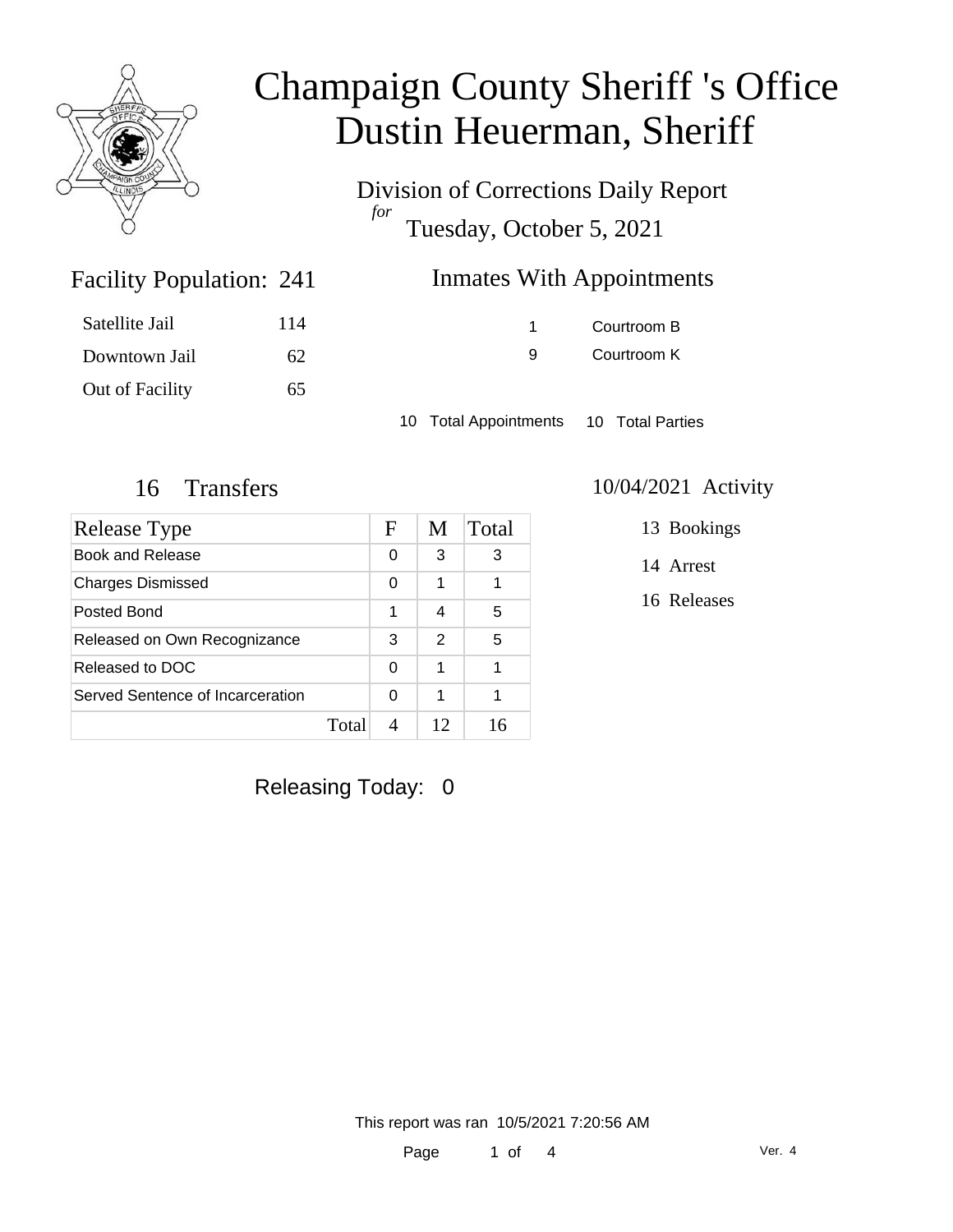

Division of Corrections Daily Report *for* Tuesday, October 5, 2021

### Custody Status Count

- Electronic Home Dentention 19
	- Felony Arraignment 7
		- Felony Other 3
	- Felony Pre-Sentence 7
		- Felony Pre-Trial 163
	- Felony Pre-Trial DUI 1
	- Felony Sentenced CCSO 3
	- Felony Sentenced IDOC 14
		- Hold Other<sub>2</sub>
	- Misdemeanor Arraignment 2
		- Misdemeanor Pre-Trial 3
			- Petition to Revoke 4
			- Remanded to DHS 13
				- Total 241

This report was ran 10/5/2021 7:20:56 AM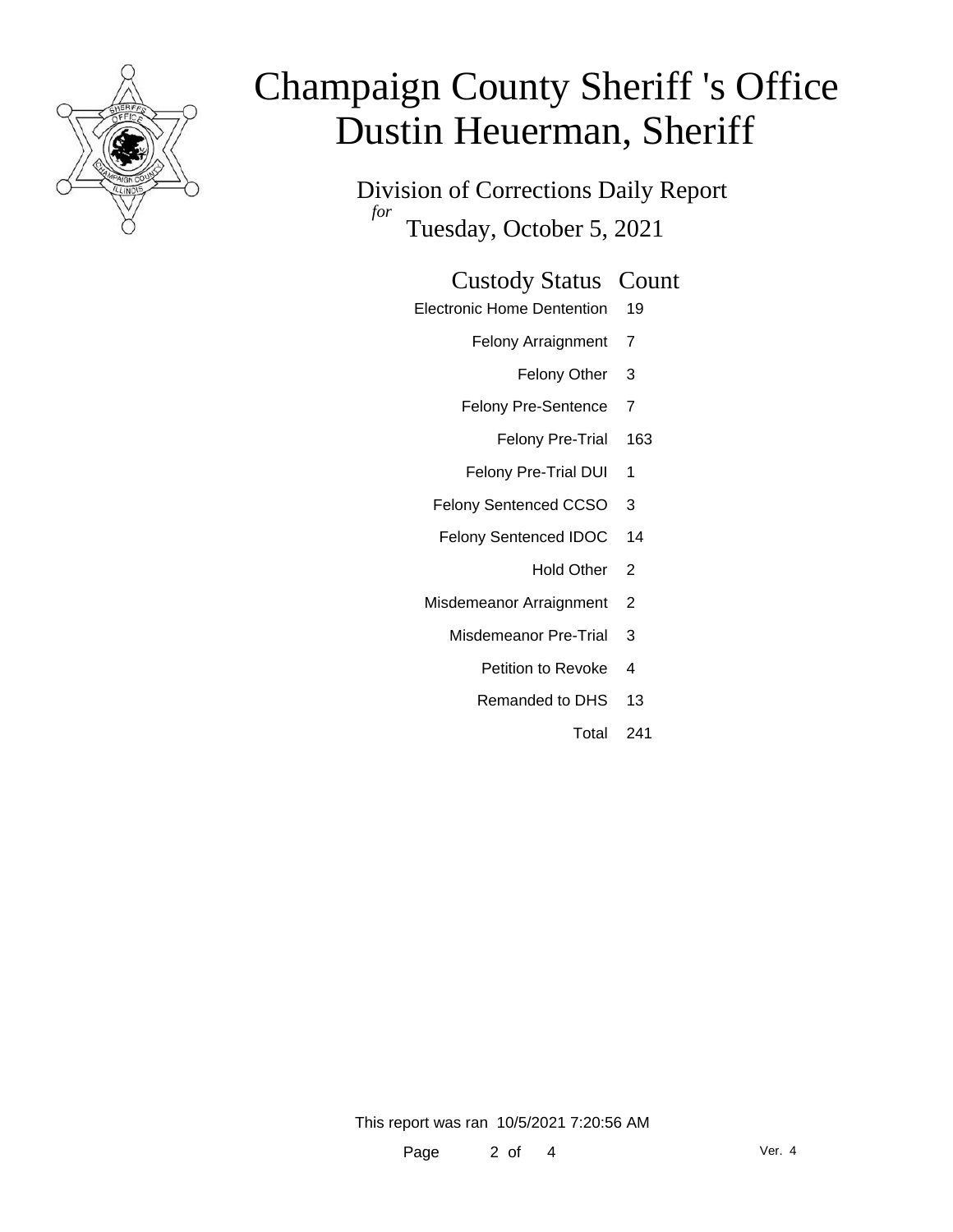

Division of Corrections Daily Report *for* Tuesday, October 5, 2021

### Inmates With Appointments

| Jailing Party Name              | Location    | Number of Records / Node |
|---------------------------------|-------------|--------------------------|
| <b>BANKS, SHAWN LAVERN</b>      | Courtroom K | 1 / Satellite Jail       |
| DAVIS, MARTIN DENNIS            | Courtroom K | 1 / Satellite Jail       |
| JOHNSON, KAWAME TERRENCEIM      | Courtroom K | 1 / Satellite Jail       |
| MERRIWEATHER, MARCUS TODD       | Courtroom K | 1 / Satellite Jail       |
| REED, JOSEPH LEE, Junior        | Courtroom B | 1 / Satellite Jail       |
| SINGLETON, CORRIE DERRELL       | Courtroom K | 1 / Satellite Jail       |
| SPRADLIN, MATTHEW A             | Courtroom K | 1 / Satellite Jail       |
| TRAVIS, DENZEL DANTRELL         | Courtroom K | 1 / Downtown Jail        |
| TULL, CHRISTOPHER MICHAEL       | Courtroom K | 1 / Satellite Jail       |
| <b>VERICKER, DUSTIN MATHEWS</b> | Courtroom K | 1 / Satellite Jail       |

### **Transfers**

| ARMSTRONG, GERMAINE LOUIS     | Posted Bond                      | Satellite Jail  |
|-------------------------------|----------------------------------|-----------------|
| <b>BROWN, SIDREA RENEIA</b>   | Posted Bond                      | Satellite Jail  |
| <b>BROWN, STANLEY</b>         | Served Sentence of Incarceration | Satellite Jail  |
| CHILDS, DONNY JOHNNY          | <b>Book and Release</b>          | Out of Facility |
| <b>CLARK, AMY KANANI</b>      | Released on Own Recognizance     | Satellite Jail  |
| DIXON, KRISTION PHILLIP KEITH | Book and Release                 | Out of Facility |
| DUGE, JACKIE LEE, Junior      | Posted Bond                      | Downtown Jail   |
| FLYNN, JOSHUA MICHAEL         | Book and Release                 | Out of Facility |
| <b>GAMBLE, HAKEEM DARION</b>  | Released on Own Recognizance     | Satellite Jail  |
| HALL, TIGE A                  | <b>Charges Dismissed</b>         | Satellite Jail  |
| JONES, MAX ALLEN              | Released to DOC                  | Satellite Jail  |
| LEWIS, ALEYAH MARSHAY         | Released on Own Recognizance     | Satellite Jail  |
| MARSH, PAUL O                 | Released on Own Recognizance     | Satellite Jail  |
| MORROW, TIANNA                | Released on Own Recognizance     | Satellite Jail  |
| ROGERS, BERNARD LAROS         | Posted Bond                      | Satellite Jail  |